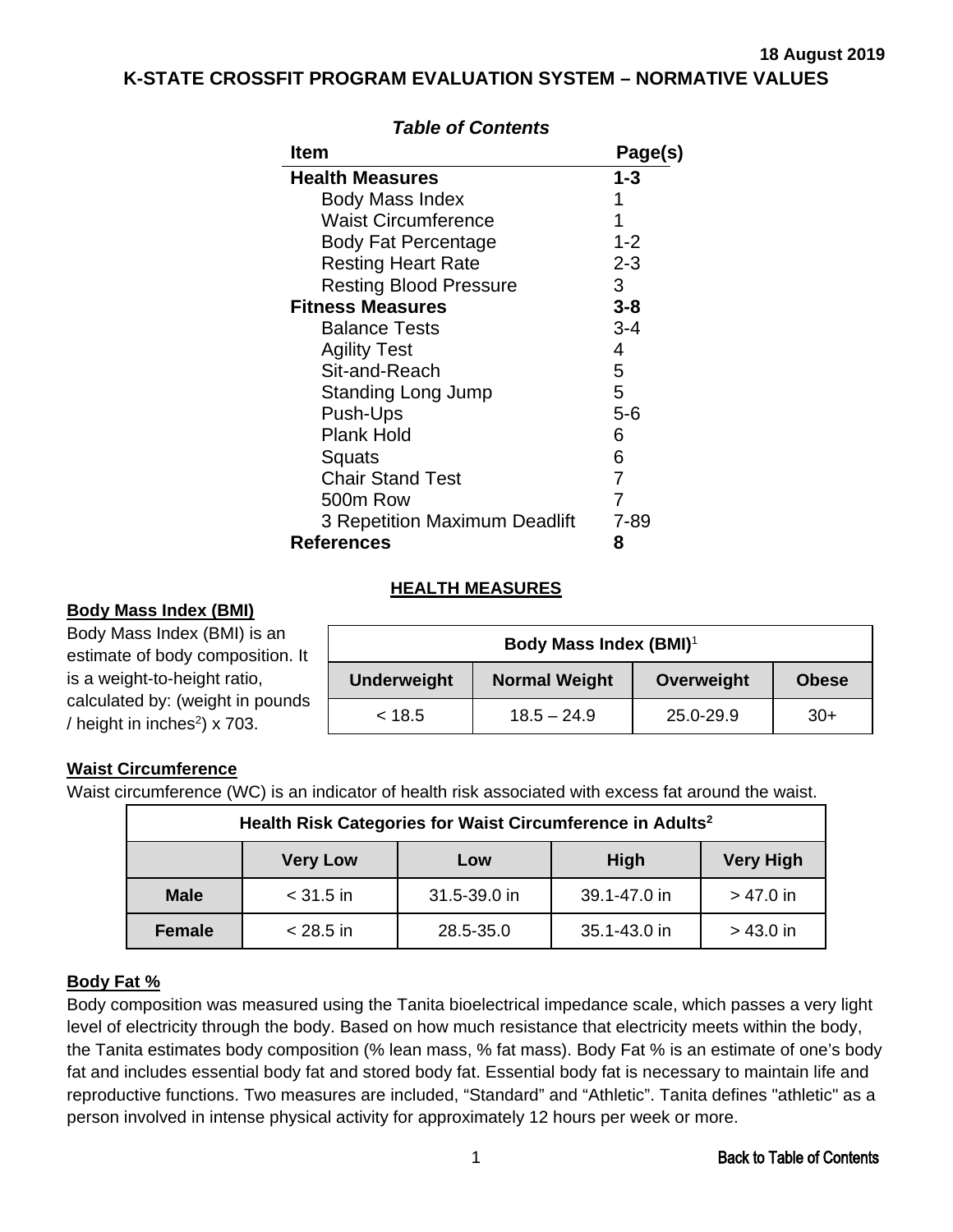<span id="page-1-0"></span>

| Body Composition (Body Fat %) Normative Values - Males <sup>2</sup> |               |           |               |               |           |  |  |  |
|---------------------------------------------------------------------|---------------|-----------|---------------|---------------|-----------|--|--|--|
|                                                                     |               | Age       |               |               |           |  |  |  |
| <b>Percentile</b>                                                   | $20 - 29$     | $30 - 39$ | 40-49         | 50-59         | $60+$     |  |  |  |
| <b>Excellent</b>                                                    | $7.1 - 9.4$   | 11.3-13.9 | 13.6-16.3     | 15.3-17.9     | 15.3-18.4 |  |  |  |
| <b>Above Average</b>                                                | $11.8 - 14.1$ | 15.9-17.5 | 18.1-19.6     | 19.8-21.3     | 20.3-22.0 |  |  |  |
| Average                                                             | 15.9-17.4     | 19.0-20.5 | $21.1 - 22.5$ | $22.7 - 24.1$ | 23.5-25.0 |  |  |  |
| <b>Below Average</b>                                                | 19.5-22.4     | 22.3-24.2 | 24.1-26.1     | 25.7-27.5     | 26.7-28.5 |  |  |  |
| Poor                                                                | 25.9          | 27.3      | 28.9          | 30.3          | 31.2      |  |  |  |

| Body Composition (Body Fat %) Normative Values - Females <sup>2</sup> |           |               |               |               |               |  |  |  |
|-----------------------------------------------------------------------|-----------|---------------|---------------|---------------|---------------|--|--|--|
|                                                                       |           | Age           |               |               |               |  |  |  |
| <b>Percentile</b>                                                     | $20 - 29$ | $30 - 39$     | 40-49         | 50-59         | $60+$         |  |  |  |
| <b>Excellent</b>                                                      | 14.5-17.1 | 15.5-18.0     | 18.5-21.3     | 21.6-25.0     | $21.1 - 25.1$ |  |  |  |
| <b>Above Average</b>                                                  | 19.0-20.6 | $20.0 - 21.6$ | 23.5-24.9     | 26.2-28.5     | 27.5-29.3     |  |  |  |
| Average                                                               | 22.1-23.7 | 23.1-24.9     | 26.4-28.1     | $30.1 - 31.6$ | 30.9-32.5     |  |  |  |
| <b>Below Average</b>                                                  | 25.4-27.7 | 27.0-29.3     | $30.1 - 32.1$ | 33.5-35.6     | 34.3-36.6     |  |  |  |
| Poor                                                                  | 32.1      | 32.8          | 35.0          | 37.9          | 39.3          |  |  |  |

# **Resting Heart Rate**

The normal resting heart rate for adults, including older adults, is between 60 and 100 beats per minute (bpm). Highly trained athletes may have a resting heart rate below 60 bpm, sometimes reaching 40 bpm.

| Resting Heart Rate Normative Values - Males <sup>3</sup> |           |                |           |       |       |       |  |  |
|----------------------------------------------------------|-----------|----------------|-----------|-------|-------|-------|--|--|
| Age                                                      | $18 - 25$ | 26-35          | $36 - 45$ | 46-55 | 56-65 | $65+$ |  |  |
| <b>Athlete</b>                                           | 49-55     | 49-54          | 50-56     | 50-57 | 51-56 | 50-55 |  |  |
| <b>Excellent</b>                                         | 56-61     | 55-61          | 57-62     | 58-63 | 57-61 | 56-61 |  |  |
| Good                                                     | 62-65     | 62-65<br>63-66 |           | 64-67 | 62-67 | 62-65 |  |  |
| <b>Above Average</b>                                     | 66-69     | 66-70<br>67-70 |           | 68-71 | 68-71 | 66-69 |  |  |
| Average                                                  | 70-73     | 71-74          | 71-75     | 72-76 | 72-75 | 70-73 |  |  |
| <b>Below Average</b>                                     | 74-81     | 75-81          | 76-82     | 77-83 | 76-81 | 74-79 |  |  |
| Poor                                                     | $82+$     | $82+$          | $83+$     | $84+$ | $82+$ | $80+$ |  |  |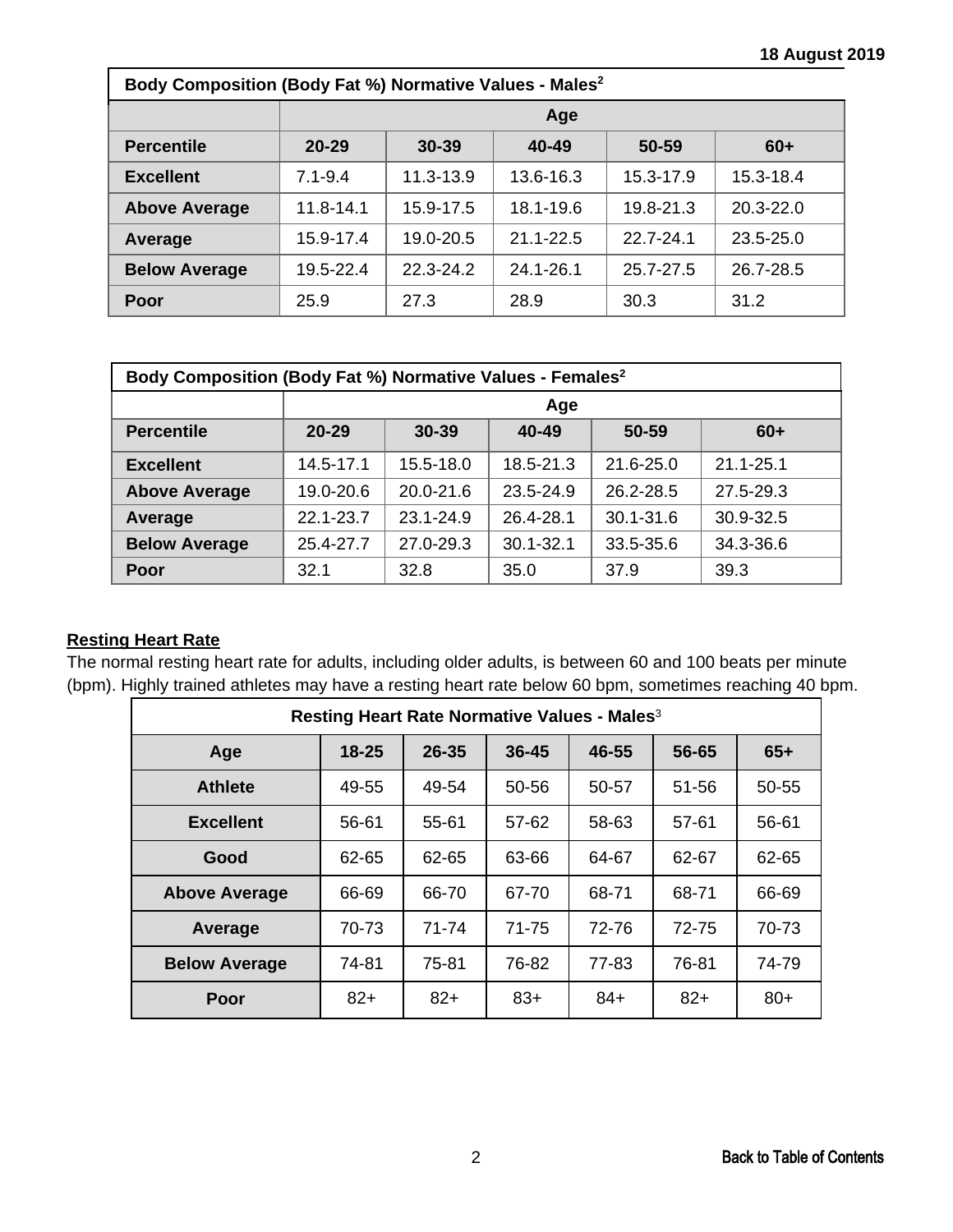<span id="page-2-0"></span>

| Resting Heart Rate Normative Values - Females <sup>3</sup> |           |       |           |         |       |       |  |  |
|------------------------------------------------------------|-----------|-------|-----------|---------|-------|-------|--|--|
| Age                                                        | $18 - 25$ | 26-35 | $36 - 45$ | 46-55   | 56-65 | $65+$ |  |  |
| <b>Athlete</b>                                             | 54-60     | 54-59 | 54-59     | $54-60$ | 54-59 | 54-59 |  |  |
| <b>Excellent</b>                                           | 61-65     | 60-64 | 60-64     | 61-65   | 60-64 | 60-64 |  |  |
| Good                                                       | 66-69     | 65-68 | 65-69     | 66-69   | 65-68 | 65-68 |  |  |
| <b>Above Average</b>                                       | 70-73     | 69-72 | 70-73     | 70-73   | 69-73 | 69-72 |  |  |
| Average                                                    | 74-78     | 73-76 | 74-78     | 74-77   | 74-77 | 73-76 |  |  |
| <b>Below Average</b>                                       | 79-84     | 77-82 | 79-84     | 78-83   | 78-83 | 77-84 |  |  |
| Poor                                                       | $85+$     | $83+$ | $85+$     | $84+$   | $84+$ | $84+$ |  |  |

### **Resting Blood Pressure**

Optimal blood pressure is typically defined as >120 mmHg systolic (which is the pressure as your heart beats) over >80 mmHg diastolic (which is the pressure as your heart relaxes).

| Resting Blood Pressure <sup>3</sup>             |            |            |  |  |  |  |
|-------------------------------------------------|------------|------------|--|--|--|--|
| <b>Systolic</b><br><b>Diastolic</b><br>Category |            |            |  |  |  |  |
| <b>Normal</b>                                   | < 120      | < 80       |  |  |  |  |
| <b>Prehypertensive</b>                          | 120-139    | 80-89      |  |  |  |  |
| <b>Hypertension I</b>                           | 140-159    | 90-99      |  |  |  |  |
| <b>Hypertension II</b>                          | $\geq 160$ | $\geq 100$ |  |  |  |  |

# **FITNESS MEASURES**

For some of the measures below, there are no standardized normative values. We have listed mean (average) values  $\pm$  the standard deviation from previous K-State CrossFit members who participated in the an earlier Program Evaluation study (N=89).

### **Balance Tests**

The Agility Hop Test assesses coordination, balance, and accuracy, which include the ability to combine several distinct movement patterns together, to maintain the center of gravity over the base of support, and to control movement in a given direction. The number of errors during the test are recorded and the norms presented below are from previous K-State CrossFit members. As an alternative, the Single Leg Stance Test is a measure of balance on a single leg. Norms are provided by age group below.

| <b>Agility Hop Balance Test<sup>4</sup></b> |                            |  |  |  |  |
|---------------------------------------------|----------------------------|--|--|--|--|
| Age                                         | <b>Average # of Errors</b> |  |  |  |  |
| $>20$ (n=11)                                | $4.1 \pm 1.7$              |  |  |  |  |
| $20-29$ (n=42)                              | $4.3 \pm 1.3$              |  |  |  |  |
| $30-39$ (n=18)                              | $6.1 \pm 2.8$              |  |  |  |  |
| $40-49$ (n=6)                               | $6.2 \pm 2.6$              |  |  |  |  |
| $50-59$ (n=7)                               | $9.4 \pm 2.6$              |  |  |  |  |
| $60 - 69$ (n=11)                            | $8.8 \pm 2.7$              |  |  |  |  |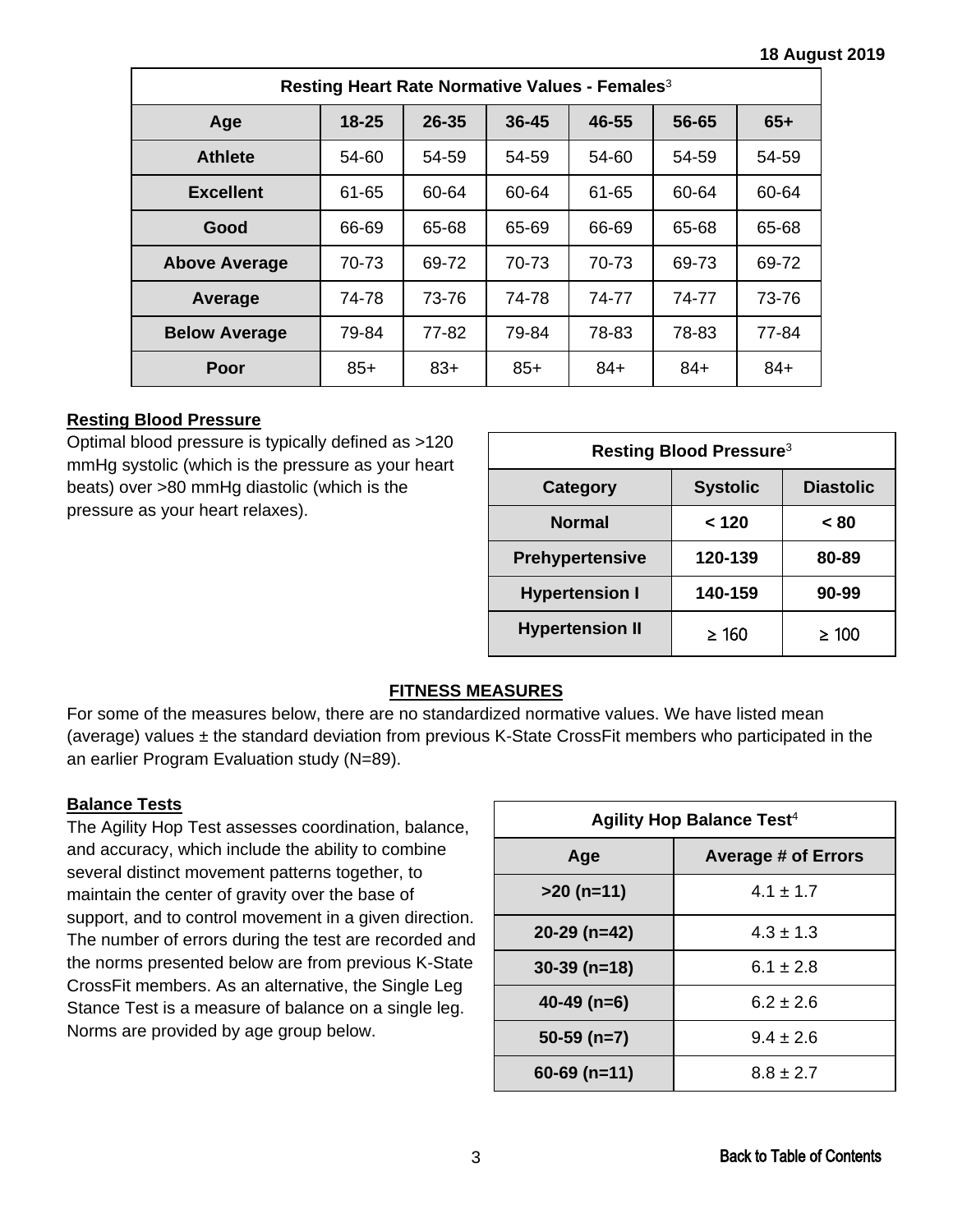<span id="page-3-0"></span>

|               | Single Leg Stance Test <sup>8</sup> |                        |                              |                        |  |
|---------------|-------------------------------------|------------------------|------------------------------|------------------------|--|
| Age & Gender  |                                     | Best of 3 trials (sec) | Age & Gender                 | Best of 3 trials (sec) |  |
| <b>Groups</b> |                                     | Mean (SE)              | <b>Groups</b>                | Mean (SE)              |  |
| 18-39         | Female $(n=44)$                     | 45.1(0.1)              | 60-69 Female $(n=50)$        | 30.4(16.4)             |  |
|               | Male $(n=54)$                       | 44.4(4.1)              | Male $(n=51)$                | 33.8(16.0)             |  |
|               | Total $(n=98)$                      | 44.7(3.1)              | Total $(n=101)$              | 32.1(16.2)             |  |
| 40-49         | Female $(n=47)$                     | 42.1(9.5)              | <b>70-79</b> Female $(n=45)$ | 16.7(15.0)             |  |
|               | Male $(n=51)$                       | 41.6 (10.2)            | Male $(n=50)$                | 25.9(18.1)             |  |
|               | Total $(n=98)$                      | 41.9(9.9)              | Total $(n=95)$               | 21.5(17.3)             |  |
| 50-59         | Female $(n=50)$                     | 40.9 (10.0)            | 80-99 Female (n=22)          | 10.6(13.2)             |  |
|               | Male $(n=48)$                       | 41.5 (10.5)            | Male $(n=37)$                | 8.7(12.6)              |  |
|               | Total $(n=98)$                      | 41.2 (10.2)            | Total $(n=59)$               | 9.4(12.8)              |  |

# **Pro Agility Test**

The pro-agility test is a measure of the ability to change direction rapidly and requires speed, coordination, and agility to complete. While norms are available for college and pro athletes, they are not relative to participants in our study. Below are the average values by age group and gender for participants in the K-State CrossFit Program Evaluation studies.

| Males Agility Test Average Times (sec) <sup>4</sup>   |                 |                 |                 |  |  |  |  |
|-------------------------------------------------------|-----------------|-----------------|-----------------|--|--|--|--|
| Age                                                   | 25th percentile | 50th percentile | 75th percentile |  |  |  |  |
| $20$                                                  | 5.1             | 4.9             | 4.7             |  |  |  |  |
| 20-29                                                 | 5.5             | 5.4             | 5.2             |  |  |  |  |
| 30-39                                                 | 5.4             | 5.2             | 5.0             |  |  |  |  |
| 40-49                                                 | 6.0             | 5.9             | 5.2             |  |  |  |  |
| 50-59                                                 | 6.6             | 6.5             | 6.1             |  |  |  |  |
| 60-69                                                 | 8.4             | 6.3             | 6.1             |  |  |  |  |
| $70+$                                                 | 15              | 7.4             | 6.7             |  |  |  |  |
| Females Agility Test Average Times (sec) <sup>4</sup> |                 |                 |                 |  |  |  |  |
|                                                       |                 |                 |                 |  |  |  |  |
| Age                                                   | 25th percentile | 50th percentile | 75th percentile |  |  |  |  |
| $20$                                                  | 5.7             | 5.3             | 5.0             |  |  |  |  |
| 20-29                                                 | 6.4             | 6.0             | 5.7             |  |  |  |  |
| 30-39                                                 | 6.4             | 6.2             | 5.5             |  |  |  |  |
| 40-49                                                 | 7.0             | 6.2             | 5.8             |  |  |  |  |
| 50-59                                                 | 8.3             | 6.9             | 6.7             |  |  |  |  |
| 60-69                                                 | 8.4             | 7.3             | 6.8             |  |  |  |  |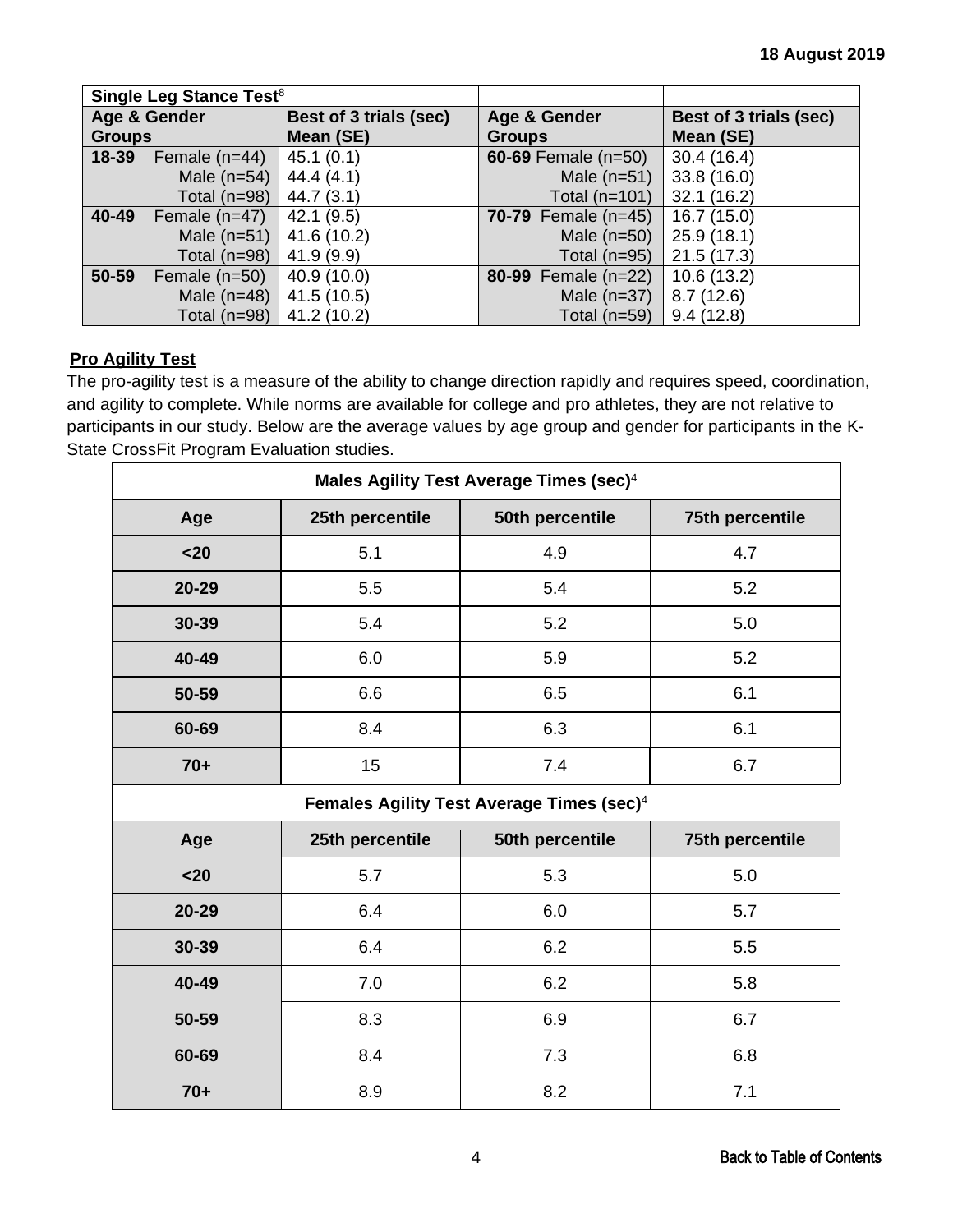# <span id="page-4-0"></span>**Sit & Reach (in)**

Flexibility is the lower body periarticular structures (i.e., muscle, tendon, fascia) and hamstring extensibility. Normative values are provided from the American College of Sports Medicine.2

| Sit & Reach Normative Values (cm) <sup>2</sup> |                  |                  |                  |                  |                  |                  |                  |                  |                  |                |  |
|------------------------------------------------|------------------|------------------|------------------|------------------|------------------|------------------|------------------|------------------|------------------|----------------|--|
| Age                                            |                  |                  |                  |                  |                  |                  |                  |                  |                  |                |  |
| <b>Category</b>                                |                  | 20-29            |                  | 30-39            |                  | 40-49            |                  | 50-59            |                  | 60-69          |  |
|                                                | Male             | Female           | Male             | Female           | Male             | Female           | Male             | Female           | Male             | Female         |  |
| <b>Excellent</b>                               | 40.6             | 40.6             | 38.1             | 40.6             | 35.6             | 40.6             | 35.6             | 38.1             | 33               | 35.6           |  |
| <b>Very Good</b>                               | $33 -$<br>38.1   | 38.1             | $33-$<br>35.6    | $35.6 -$<br>38.1 | $27.9 -$<br>33   | $33 -$<br>35.6   | $27.9 -$<br>33   | $33 -$<br>35.6   | $25.4 -$<br>30.5 | $30.5 -$<br>33 |  |
| Good                                           | 30.5             | $33 -$<br>35.6   | $27.9 -$<br>30.5 | 33               | $22.9 -$<br>25.4 | 30.5             | $22.9 -$<br>25.4 | 30.5             | $20.3 -$<br>22.9 | 27.9           |  |
| Fair                                           | $25.4 -$<br>27.9 | $27.9 -$<br>30.5 | $22.9 -$<br>25.4 | $27.9 -$<br>30.5 | 20.3             | $25.4 -$<br>27.9 | $17.8 -$<br>20.3 | $25.4 -$<br>27.9 | $15.2 -$<br>17.8 | 25.4           |  |
| <b>Needs</b><br><b>Improvement</b>             | 24.1             | 26.7             | 21.6             | 25.4             | 17.8             | 22.9             | 15.2             | 22.9             | 14               | 22.9           |  |

### **Standing Long Jump**

The standing long jump is a measure of power. Power is a clustering of neuromuscular factors related to maximal force production and rate of force development. The norms presented below may not be applicable for older participants.

| Standing Long Jump Normative Values (cm) <sup>5</sup> |              |                |  |  |  |  |  |
|-------------------------------------------------------|--------------|----------------|--|--|--|--|--|
| Category                                              | <b>Males</b> | <b>Females</b> |  |  |  |  |  |
| <b>Excellent</b>                                      | >249.9       | >199.9         |  |  |  |  |  |
| <b>Very Good</b>                                      | 241-249.9    | 191-199.9      |  |  |  |  |  |
| <b>Above Average</b>                                  | 230.9-240    | 181.1-190      |  |  |  |  |  |
| Average                                               | 221-230.1    | 170.9-180.1    |  |  |  |  |  |
| <b>Below Average</b>                                  | 211.7-220    | 161-169.9      |  |  |  |  |  |
| Poor                                                  | 191-210.1    | 150.9-160      |  |  |  |  |  |
| <b>Very Poor</b>                                      | $191$        | <151           |  |  |  |  |  |

# **Push-Ups**

Push-ups are a measure of upper-body muscular endurance. Muscular endurance is the ability to voluntarily produce force or torque repeatedly against submaximal external resistances and tests the ability of the active musculature to resist fatigue. Participant norms in the table are from the ACSM. Averages for participants ages 70+ are shown below the table.

| Push-up Normative Values <sup>2</sup> |             |                    |           |           |           |           |           |           |           |           |
|---------------------------------------|-------------|--------------------|-----------|-----------|-----------|-----------|-----------|-----------|-----------|-----------|
|                                       | Age (years) |                    |           |           |           |           |           |           |           |           |
| Category                              |             | 30-39<br>$20 - 29$ |           |           | 40-49     |           | 50-59     |           | 60-69     |           |
|                                       | M           | E                  | M         | F         | M         | F         | M         |           | М         |           |
| <b>Excellent</b>                      | 36          | 30                 | 30        | 27        | 25        | 24        | 21        | 21        | 18        | 17        |
| <b>Very Good</b>                      | 29-35       | $21 - 29$          | 22-29     | $20 - 26$ | $17 - 24$ | $15 - 23$ | 13-20     | $11 - 20$ | $11 - 17$ | $12 - 16$ |
| Good                                  | 22-28       | 15-20              | $17 - 21$ | $13 - 19$ | $3 - 16$  | $11 - 14$ | $10 - 12$ | $7 - 10$  | $8 - 10$  | $5 - 11$  |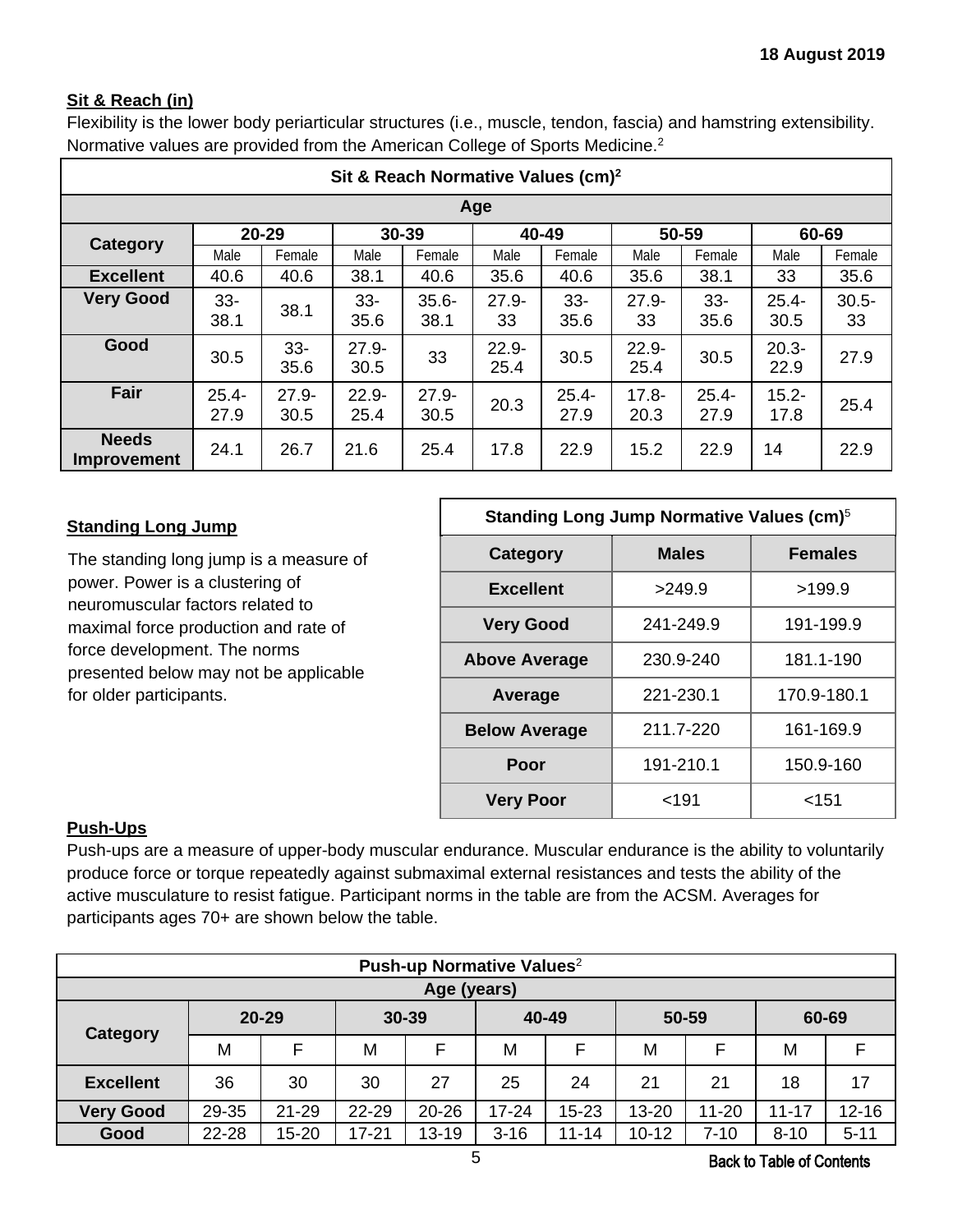#### **18 August 2019**

<span id="page-5-0"></span>

| Fair                        | $17 - 21$ | $10 - 14$ | $12 - 16$ | $8 - 12$ | $10 - 12$ | $5 - 10$ | $7 - 9$ | $2 - 6$ | $5 - 7$ | $2 - 4$ |
|-----------------------------|-----------|-----------|-----------|----------|-----------|----------|---------|---------|---------|---------|
| <b>Needs</b><br>Improvement | 16        |           |           |          | a         |          |         |         |         |         |

*NOTE: K-State CrossFit 70+ Normative Push-Up Values: Women (17.5 ± 5.7), Men (15.8 ± 8.9)* 

### **Plank Hold Test**

The Plank Hold Test was used as an alternative for push-ups starting in May 2019. Normative data for the plank hold was taken from a sample of males aged 20.4±0.2 and females aged 20.2±0.2, but will be updated as we collect more data.

| Timed Forearm Plank Test <sup>10</sup> |                               |                             |  |  |  |  |  |  |
|----------------------------------------|-------------------------------|-----------------------------|--|--|--|--|--|--|
| Category                               | <b>Time (Min:Sec) Females</b> | <b>Time (Min:Sec) Males</b> |  |  |  |  |  |  |
| <b>Excellent</b>                       | $2:01+$                       | $2:21+$                     |  |  |  |  |  |  |
| <b>Above Average</b>                   | $1:31-2:00$                   | $1:45 - 2:20$               |  |  |  |  |  |  |
| Average                                | $1:20-1:30$                   | $1:34-1:44$                 |  |  |  |  |  |  |
| <b>Below Average</b>                   | $1:03-1:19$                   | $1:17 - 1:33$               |  |  |  |  |  |  |
| Poor                                   | < 1:03                        | 1.17                        |  |  |  |  |  |  |

*NOTE: K-State CrossFit 70+ Normative Plank Hold Values: Women N/A, Men (2:00 ± 0.02)*

### **Squats**

Squats are a measure of lower-body muscular endurance. Muscular endurance is the ability to voluntarily produce force or torque repeatedly against submaximal external resistances and tests the ability of the active musculature to resist fatigue.

|                             | 1-minute Squat Test Normative Values <sup>4</sup><br>Age (years) |                       |                   |    |          |       |       |          |    |                   |          |       |
|-----------------------------|------------------------------------------------------------------|-----------------------|-------------------|----|----------|-------|-------|----------|----|-------------------|----------|-------|
| Category                    |                                                                  | $20 - 29$<br>$(n=60)$ | 30-39<br>$(n=25)$ |    | $(n=14)$ | 40-49 | 50-59 | $(n=13)$ |    | 60-69<br>$(n=33)$ | $(n=26)$ | $70+$ |
| <b>Sex</b>                  | M                                                                | F                     | M                 | F  | M        | F     | M     | F        | M  | F                 | M        | F     |
| <b>Excellent</b>            | 53                                                               | 48                    | 49                | 54 | 50       | 49    | 52    | 40       | 38 | 40                | 42       | 36    |
| <b>Very Good</b>            | 51                                                               | 46                    | 47                | 50 | 43       | 47    | 48    | 38       | 37 | 37                | 41       | 30    |
| Good                        | 49                                                               | 42                    | 47                | 41 | 41       | 46    | 45    | 35       | 37 | 35                | 41       | 27    |
| <b>Fair</b>                 | 48                                                               | 40                    | 46                | 41 | 40       | 44    | 44    | 34       | 37 | 30                | 40       | 26    |
| <b>Needs</b><br>Improvement | 47                                                               | 39                    | 45                | 39 | 40       | 43    | 43    | 34       | 36 | 29                | 38       | 24    |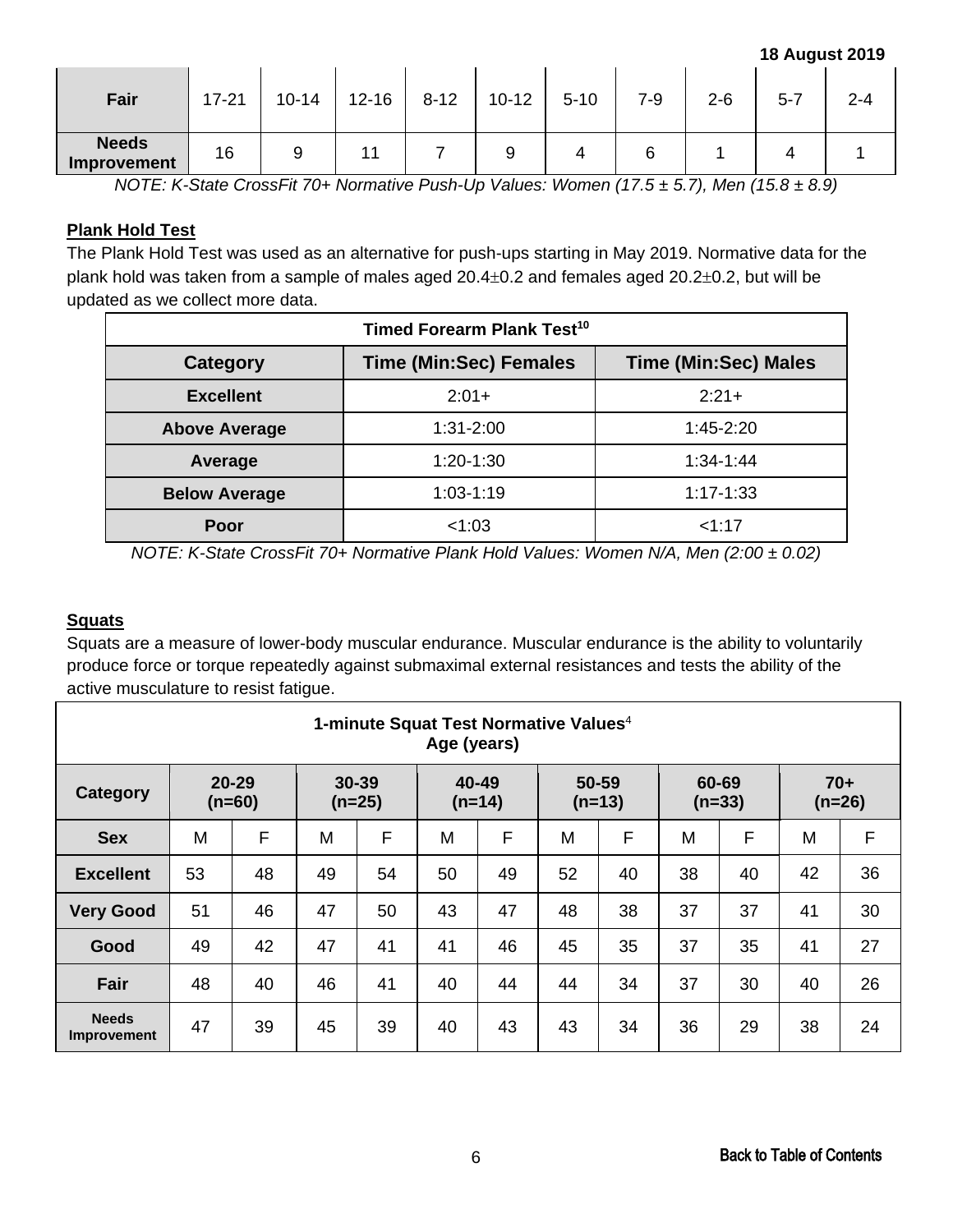# <span id="page-6-0"></span>**Chair Stand Test (CST)**

The CST assesses the ability to rise from a chair and sit back down, as well as lower body strength and power. This test is scored based on the number of repetitions completed in 30 seconds, with higher scores representing better performance.

| Chair Stand Test - Males <sup>9</sup>                                                        |  |  |  |  |  |  |  |
|----------------------------------------------------------------------------------------------|--|--|--|--|--|--|--|
| 85-89<br>75-79<br>65-69<br>80-84<br>60-64<br>70-74<br>90-94<br><b>Age Groups</b>             |  |  |  |  |  |  |  |
| <b>Mean Score</b><br>$12 - 18$<br>7-12<br>$11 - 17$<br>$12-17$<br>10-15<br>14-19<br>$8 - 14$ |  |  |  |  |  |  |  |

| <b>Chair Stand Test - Females<sup>9</sup></b>                                                 |  |  |  |  |  |  |  |  |
|-----------------------------------------------------------------------------------------------|--|--|--|--|--|--|--|--|
| 75-79<br>85-89<br>70-74<br>65-69<br>60-64<br>80-84<br>90-94<br><b>Age Groups</b>              |  |  |  |  |  |  |  |  |
| $11 - 16$<br>12-17<br>$10 - 15$<br><b>Mean Score</b><br>$8 - 13$<br>$10 - 15$<br>4-11<br>9-14 |  |  |  |  |  |  |  |  |

#### **500-meter Row**

The 500-meter row is a measure of cardiorespiratory endurance. Percentiles were provided by Concept 2.

|       | 500-meter Row Percentiles - Males <sup>6</sup> |                             |         |         |  |  |  |  |  |
|-------|------------------------------------------------|-----------------------------|---------|---------|--|--|--|--|--|
| Age   | 90th                                           | <b>75th</b><br>50th<br>25th |         |         |  |  |  |  |  |
| 19-29 | 01:20.7                                        | 01:24.9                     | 01:31.3 | 01:40.0 |  |  |  |  |  |
| 30-39 | 01:24.9                                        | 01:29.6                     | 01:35.6 | 01:43.7 |  |  |  |  |  |
| 40-49 | 01:28.0                                        | 01:32.9                     | 01:38.8 | 01:46.7 |  |  |  |  |  |
| 50-59 | 01:30.6                                        | 01:36.0                     | 01:42.9 | 01:50.9 |  |  |  |  |  |
| 60-69 | 01:35.7                                        | 01:39.8                     | 01:47.5 | 01:55.0 |  |  |  |  |  |
| 70-79 | 01:40.7                                        | 01:46.0                     | 01:54.0 | 02:01.8 |  |  |  |  |  |
| 80-89 | 01:52.0                                        | 01:56.6                     | 02:08.5 | 02:18.0 |  |  |  |  |  |

|           | 500-meter Row Percentiles - Females <sup>6</sup> |              |         |         |  |  |  |  |  |
|-----------|--------------------------------------------------|--------------|---------|---------|--|--|--|--|--|
| Age       | 90th                                             | 50th<br>75th |         |         |  |  |  |  |  |
| $19 - 29$ | 01:37.6                                          | 01:41.7      | 01:49.4 | 01:58.5 |  |  |  |  |  |
| $30 - 39$ | 01:39.5                                          | 01:46.2      | 01:54.0 | 02:04.7 |  |  |  |  |  |
| 40-49     | 01:43.0                                          | 01:49.0      | 01:56.0 | 02:05.5 |  |  |  |  |  |
| 50-59     | 01:47.5                                          | 01:54.5      | 02:01.3 | 02:13.0 |  |  |  |  |  |
| 60-69     | 01:53.9                                          | 02:02.4      | 02:12.1 | 02:24.3 |  |  |  |  |  |
| 70-79     | 02:03.6                                          | 02:13.7      | 02:24.4 | 02:31.6 |  |  |  |  |  |

### **3 Repetition Maximum Deadlift**

Strength is the ability of a muscle or group of muscles to produce force against an external resistance. Strength was measured with a 3 repetition maximum (RM) hex bar deadlift.